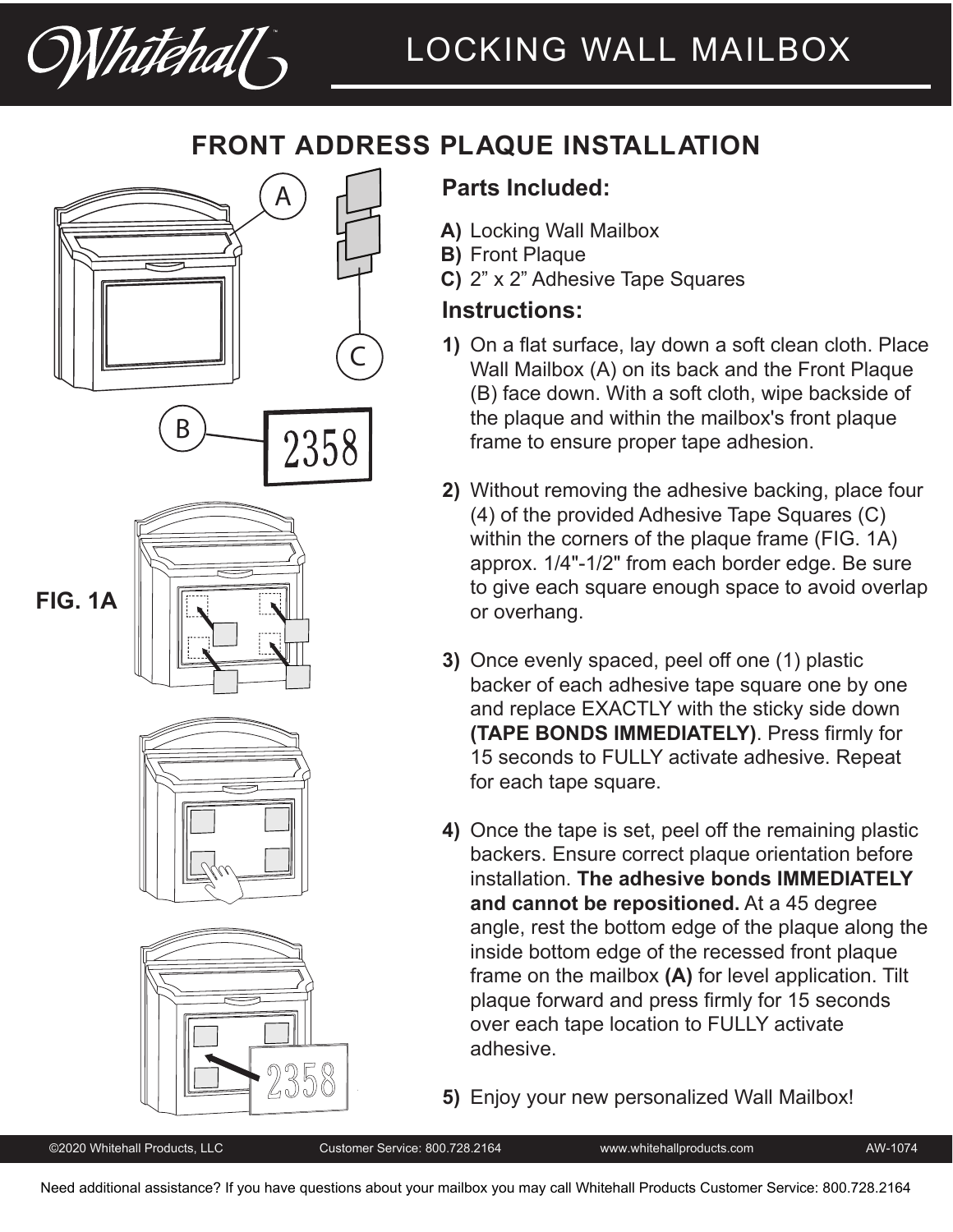Whitehall

# LOCKING WALL MAILBOX









A - Wall Mailbox - 1

- B Screws 2
- C Allen Wrench
- D Short Shoulder Bolts 2
- Parts Included: **Tools and Materials NEEDED (Not Included):**
	- a) Drill and 3/16 Drill bit b) Tape c) Level
- 1) Position the mail box (A) on desired location with lid open (to assure clearance when lid is open).
- 2) Apply a piece of tape onto the wall and mark the top, center of the mailbox door (B) (See Figure 1)
- 3) Using a level, align the template on the backside of this sheet to the center mark of the tape. Mark the wall at locations A and B.

### **If you are unable to use the template:**

- a) Measure down 6.75 inches and place a mark on the wall. (use a level to make sure the mark is at the center line of the mailbox located in step 2)
- b) Draw a horizontal line through the mark on the wall, again using a level to ensure a straight line. Measuring out 5 inches on both sides of center mark, place pilot hole marks on level line with center mark. (See Figure 2)
- 4) Drill pilot holes for each for each screw location and insert masonry anchors if needed.
- 5) Install the screws (B) included with this mailbox in each hole location leaving approximately 1/2" of the end of each screw head exposed.
- 6) Align the large openings of the keyholes on the back panel of the mailbox over the exposed screw heads and lower the mailbox to secure the screws onto the keyhole slots.

### **Instructions for Removing Locking Lid**

If you do not wish to use the locking lid, you may remove it by following these simple steps:

- 1) Using the Allen Wrench (included with the hardware kit), remove each of the 2 long shoulder bolts that secure the hinge areas of the inner locking lid and outer cover lid to the mailbox body.
- 2) After removing the long shoulder bolts remove the inner locking lid from the mailbox.
- 3) Using the Allen Wrench, install the 2 short shoulder bolts (included with the hardware kit) and nylon washers to attach the hinge areas of the outer lid to the mailbox.

### **Cleaning Instructions**

Whitehall Mailboxes and Accessories are made of cast aluminum with tough finishes to withstand exposure to the elements. To clean your Whitehall Mailbox, use a non-abrasive detergent and water with a cloth, sponge, or soft brush. Polishing cannot brighten the bronze color finish. The painted finish will weather naturally and maintain its beauty for many years without special attention.

©2020 Whitehall Products, LLC Customer Service: 800.728.2164 www.whitehallproducts.com AW-1074